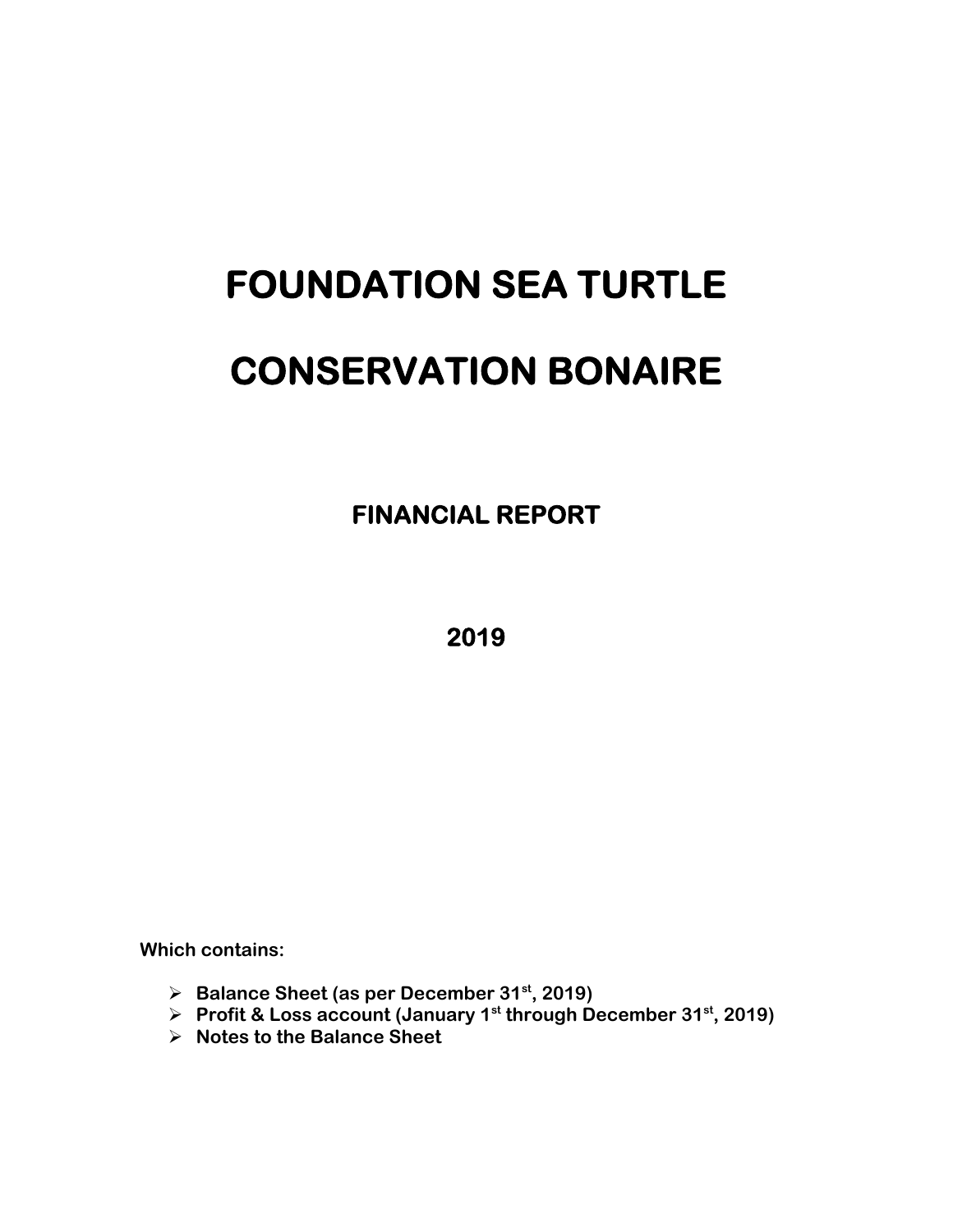## **BALANCE AS PER 31 DECEMBER 2019**

**(ALL AMOUNTS ARE IN USD)**

| <b>ASSETS</b>                 |                            |                       | previous year             |            |
|-------------------------------|----------------------------|-----------------------|---------------------------|------------|
|                               |                            |                       |                           |            |
| <b>Fixed Assets</b><br>Assets |                            |                       |                           |            |
| <b>Depreciation Assets</b>    | 128.548,81<br>(37.163, 81) |                       | 54.028,81<br>(23.003, 81) |            |
|                               |                            |                       |                           |            |
|                               |                            | 91.385,00             |                           | 31.025,00  |
|                               |                            | ==========            |                           |            |
| <b>Liquid Assets</b>          |                            |                       |                           |            |
| <b>Current Account</b>        | 3.181,43                   |                       | 2.940,23                  |            |
| <b>STCB Savings account</b>   | 7.213,29                   |                       | 16.113,72                 |            |
| <b>STCB Savings account</b>   | 56.029,36                  |                       | 66.713,04                 |            |
| RABO EURO rekening            | 4.027,69                   |                       | 0,00                      |            |
|                               |                            |                       |                           |            |
|                               |                            | 70.451,77             |                           | 85.766,99  |
|                               |                            | ===========           |                           |            |
| <b>Current Assets</b>         |                            |                       |                           |            |
| Prepaid expenses              | 2.037,05                   |                       | 5.878,34                  |            |
| Funds to be received          | 0,00                       |                       | 0,00                      |            |
| Account receivables           | 1.800,00                   |                       | 4.391,40                  |            |
| Guarantees / deposits paid    | 1.001,02                   |                       | 1.001,02                  |            |
|                               |                            |                       | -----------               |            |
|                               |                            | 4.838,07<br>========= |                           | 11.270,76  |
|                               |                            |                       |                           |            |
| <b>Stock</b>                  |                            |                       |                           |            |
| <b>Stock</b>                  | 20.678,50                  |                       | 18.087,50                 |            |
|                               |                            |                       |                           |            |
|                               |                            | 20.678,50             |                           | 18.087,50  |
|                               |                            | ===========           |                           |            |
| <b>TOTAL ASSETS</b>           |                            | 187.353,34            |                           | 146.150,25 |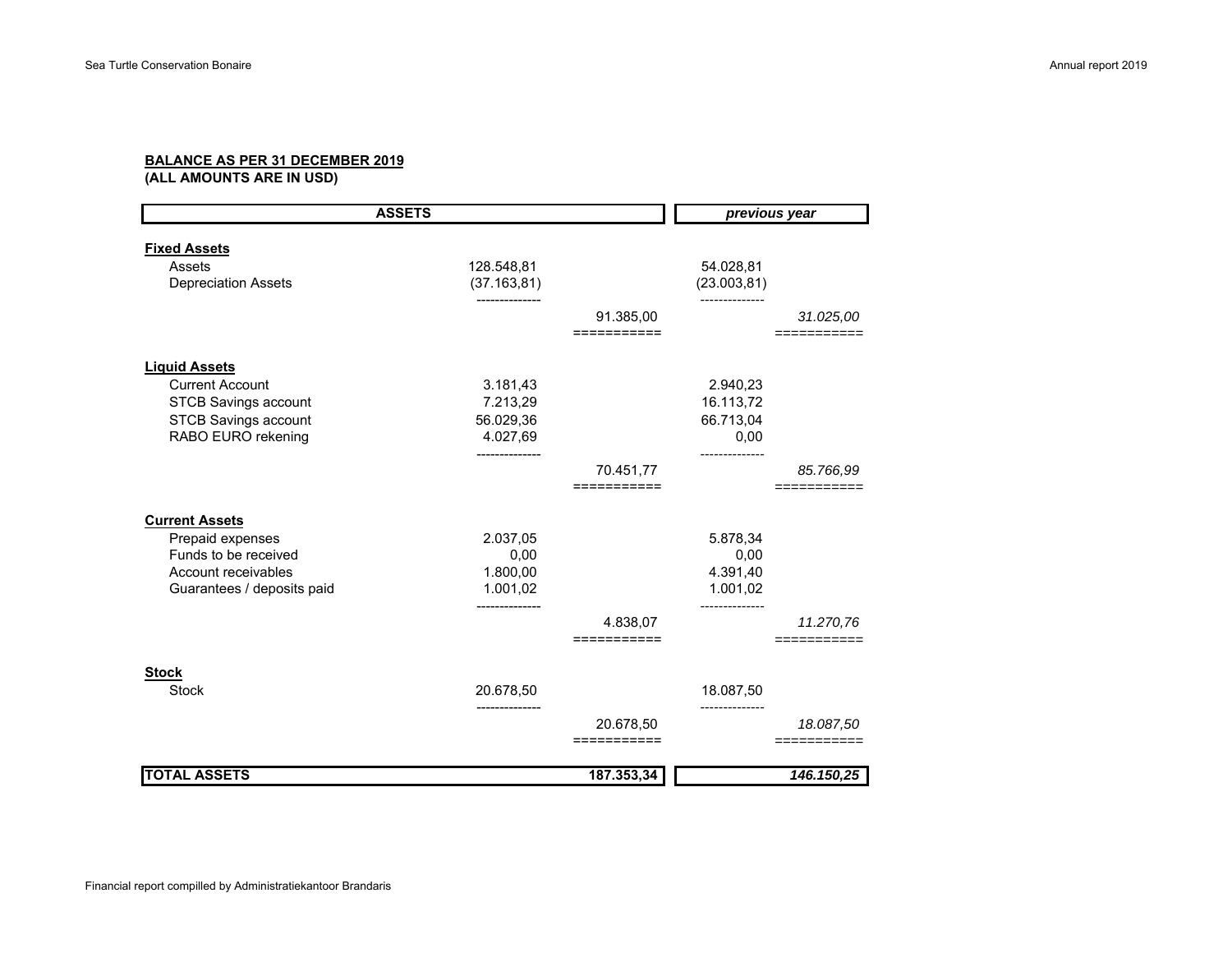| <b>LIABILITIES</b>              |            |                       | previous year |                         |  |
|---------------------------------|------------|-----------------------|---------------|-------------------------|--|
| <b>Equity</b>                   |            |                       |               |                         |  |
| Retained earnings               | 123.780,07 |                       | 123.223,61    |                         |  |
| Result current year             | 56.179,83  |                       | 556,46        |                         |  |
|                                 |            | 179.959,90            |               | 123.780,07              |  |
|                                 |            |                       |               |                         |  |
| <b>Taxes &amp; Salaries</b>     |            |                       |               |                         |  |
| <b>ABB</b>                      | 255,00     |                       | 498,00        |                         |  |
| Taxes & social securities       |            |                       | 7.417,00      |                         |  |
| Salaries to be paid             |            |                       |               |                         |  |
|                                 |            |                       |               |                         |  |
|                                 |            | 255,00                |               | 7.915,00                |  |
|                                 |            |                       |               |                         |  |
| <b>Current liabilities</b>      |            |                       |               |                         |  |
| Pre-received Grants / Donations | 5.177,64   |                       | 11.082,92     |                         |  |
| <b>Accrued Expenses</b>         | 1.870,80   |                       | 3.372,26      |                         |  |
| VISA creditcard                 | 90,00      |                       | 0,00          |                         |  |
|                                 |            | 7.138,44<br>========= |               | 14.455,18               |  |
| <b>TOTAL LIABILITIES</b>        |            | 187.353,34            |               | $\overline{146.150,25}$ |  |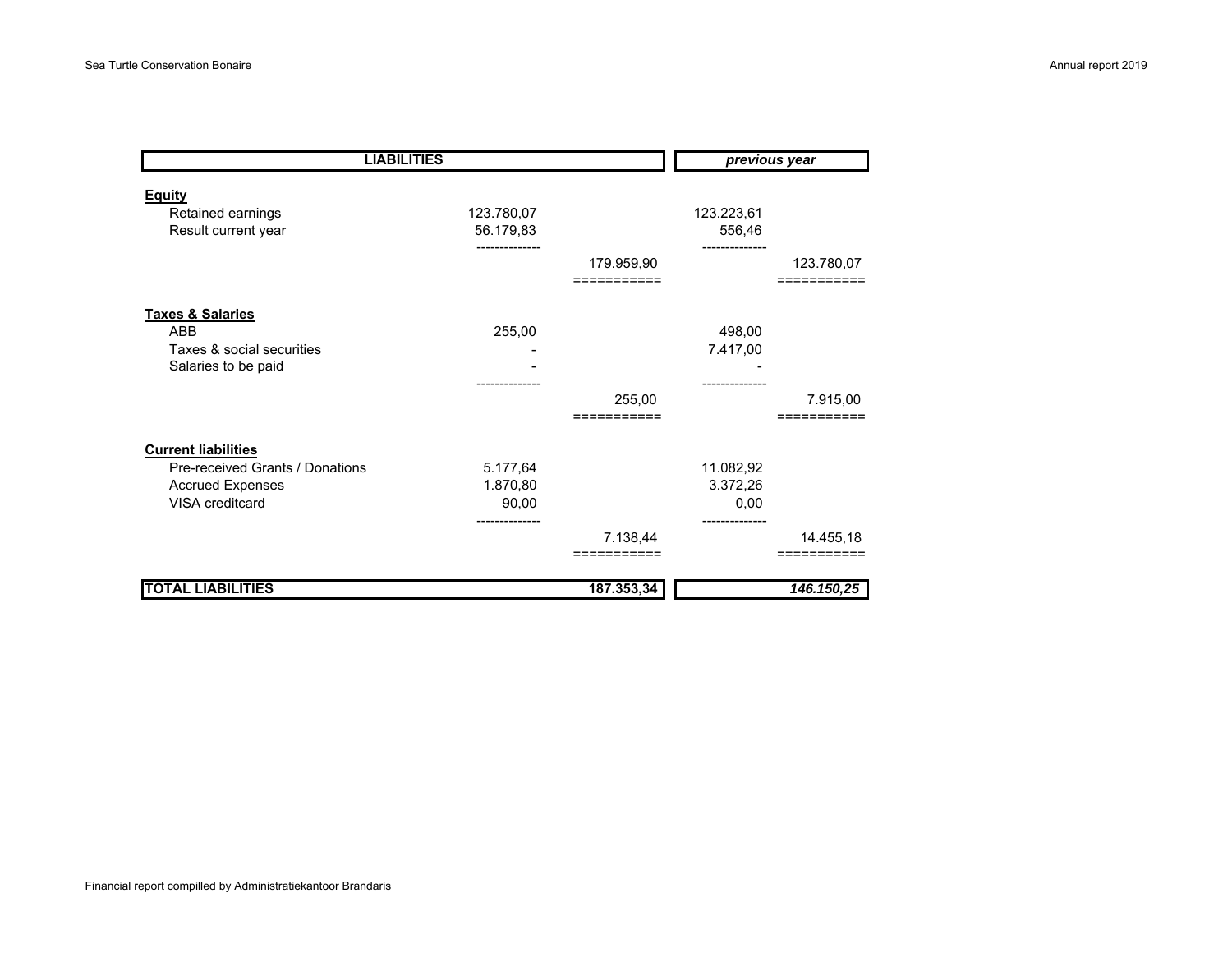### PROFIT- & LOSS ACCOUNT

#### FOUNDATION SEA TURTLE CONSERVATION BONAIRE.

#### (January 1st - December 31st, 2019) (all amounts are in USD)

|                                |                                                                                          |                    | 2019                        | 2018                 |                              |
|--------------------------------|------------------------------------------------------------------------------------------|--------------------|-----------------------------|----------------------|------------------------------|
|                                |                                                                                          | Debit              | Credit                      | Debit                | Credit                       |
| <b>Income</b>                  |                                                                                          |                    |                             |                      |                              |
|                                | Grants                                                                                   |                    | 103.317,41                  |                      | 95.328,14                    |
|                                | Donations                                                                                |                    | 100.076,84                  |                      | 16.999,50                    |
|                                | Sale of STCB Mercandise                                                                  |                    |                             |                      | 41.286,41                    |
|                                |                                                                                          |                    | 39.375,10                   |                      |                              |
|                                | Other income                                                                             |                    | 3.215,21                    |                      | 3.247,39                     |
|                                | Taxable income                                                                           |                    | 37.231,81                   |                      | 40.364,24                    |
|                                | Cost of Goods Sold                                                                       | 24.112,02          |                             | 11.829,27            |                              |
|                                | <u>Total Income</u>                                                                      |                    | -------------<br>259.104,35 |                      | --------------<br>185.396,41 |
| <b>Personnel expenses</b>      |                                                                                          |                    |                             |                      |                              |
|                                | Gross wages / salaries                                                                   | 97.228,29          |                             | 97.039,20            |                              |
|                                | Social securities                                                                        | 11.402,06          |                             | 17.032,90            |                              |
|                                | ZVK - reimbursement AO                                                                   |                    |                             |                      |                              |
|                                | Staff and volunteer expenses                                                             | 5.326,23           |                             | 5.476,96             |                              |
|                                |                                                                                          |                    |                             |                      |                              |
|                                | Training & Collaboration                                                                 | 300,00             |                             |                      |                              |
|                                | Total personnel expenses                                                                 | 114.256,58         |                             | 119.549,06           |                              |
|                                |                                                                                          |                    |                             |                      |                              |
| <b>General Expenses</b>        |                                                                                          |                    |                             |                      |                              |
|                                | <b>Office Supplies</b>                                                                   | 873,76             |                             | 578,16               |                              |
|                                | Telecommunication                                                                        | 2.436,91           |                             | 2.919,22             |                              |
|                                | <b>Accounting Expenses</b>                                                               | 6.034,67           |                             | 3.860,27             |                              |
|                                | Other professional services                                                              | 522,28             |                             | 2.487,75             |                              |
|                                | Dues and subscriptions                                                                   | 2.028,71           |                             | 131,00               |                              |
|                                | <b>Bank charges</b>                                                                      | 599,40             |                             | 259,71               |                              |
|                                |                                                                                          |                    |                             |                      |                              |
|                                | Travel & lodging                                                                         | 1.380,84           |                             | 1.231,83             |                              |
|                                | Miscellaneous                                                                            | 437,00             |                             | 393,00               |                              |
|                                | Promotion                                                                                | 683,17             |                             | 819,13               |                              |
|                                | Argos satellite tracking time & transmitters<br>Field work expenses<br>Special projects: | 107,20<br>4.371,61 |                             | 2.103,81<br>3.084,40 |                              |
|                                | Natuurgelden project                                                                     |                    |                             |                      |                              |
|                                | Adopt a nest                                                                             |                    |                             |                      |                              |
|                                | <b>Bon Doet</b>                                                                          |                    |                             |                      |                              |
|                                | Auction                                                                                  |                    |                             |                      |                              |
|                                | <b>SBMP</b>                                                                              |                    |                             |                      |                              |
|                                | <b>Research Consultation</b>                                                             | 12.010,00          |                             | 13.630,00            |                              |
|                                | <b>Total General Expenses</b>                                                            | 31.485,55          |                             | 31.498,28            |                              |
|                                |                                                                                          |                    |                             |                      |                              |
| <b>Housing Expenses</b>        |                                                                                          |                    |                             |                      |                              |
|                                | Rent                                                                                     | 9.000,00           |                             | 9.000,00             |                              |
|                                | Utilities                                                                                | 2.588,98           |                             | 4.765,24             |                              |
|                                | Repair & Maintenance                                                                     | 1.154,75           |                             | 2.094,03             |                              |
|                                | Security                                                                                 | 1.248,59           |                             | 710,64               |                              |
|                                | Janitorial                                                                               |                    |                             | 1.053,09             |                              |
|                                |                                                                                          |                    |                             |                      |                              |
|                                | <b>Total Housing Expenses</b>                                                            | 13.992,32          |                             | 17.623,00            |                              |
| <b>Car &amp; Boat Expenses</b> |                                                                                          |                    |                             |                      |                              |
|                                | Gasoline                                                                                 | 8.192,47           |                             | 7.562,20             |                              |
|                                | Repair & Maintenance                                                                     | 11.093,53          |                             | 6.074,25             |                              |
|                                | Dockage boat                                                                             | 6.237,10           |                             |                      |                              |
|                                | License Plate Tax<br>Insurance                                                           | 398,40<br>3.150,60 |                             | 407,61<br>2.095,59   |                              |
|                                |                                                                                          |                    |                             |                      |                              |
|                                | <b>Total Car &amp; Boat Expenses</b>                                                     | 29.072,10          |                             | 16.139,65            |                              |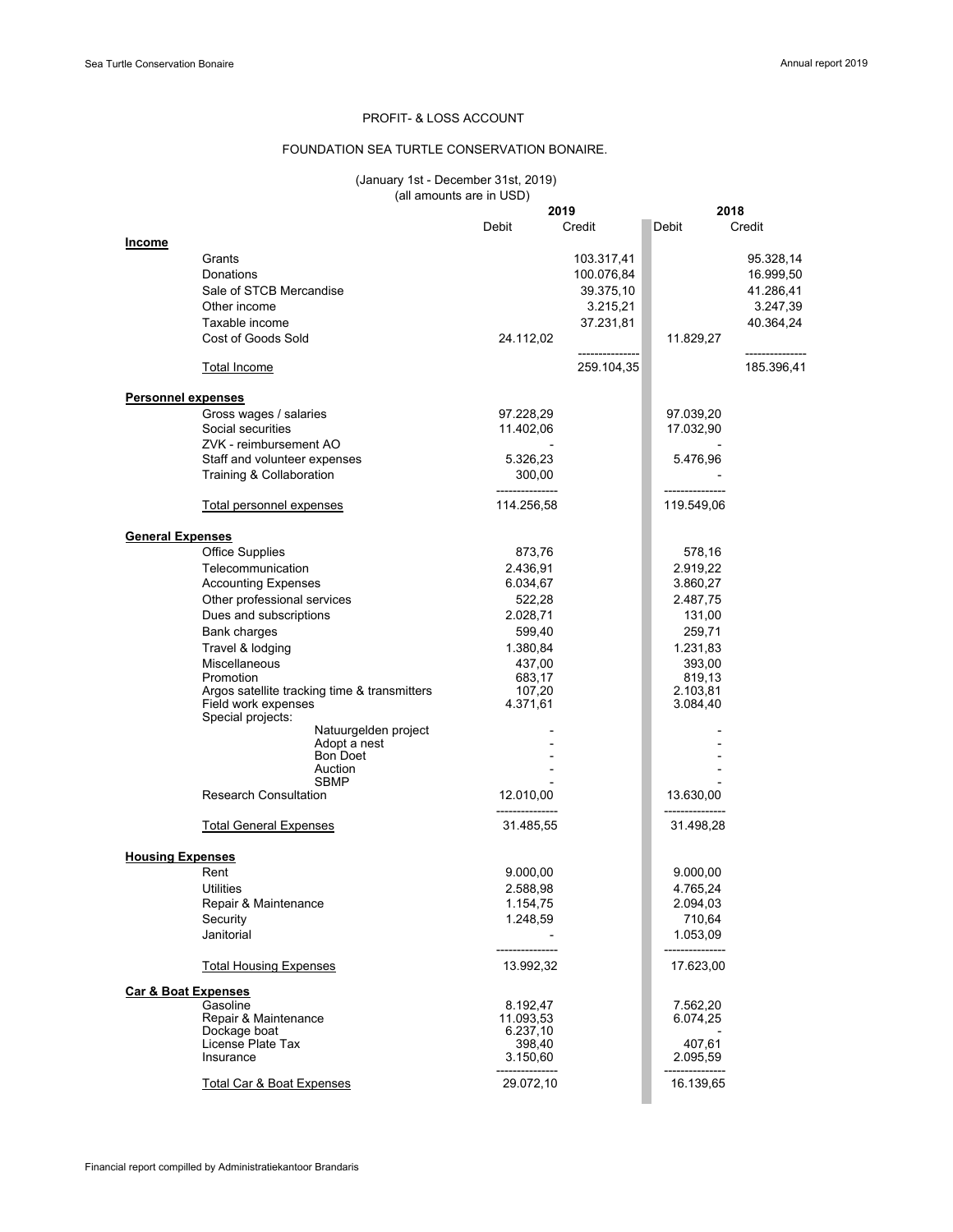### PROFIT- & LOSS ACCOUNT

| <b>Depreciation Expenses</b> |            |            |             |            |
|------------------------------|------------|------------|-------------|------------|
| Depreciation                 | 14.160.00  |            | 5.897,00    |            |
| Result sale of assets        |            |            | (5.800, 00) |            |
| <b>Total Depreciation</b>    | 14.160.00  |            | 97.00       |            |
| Other Income / Expense       |            |            |             |            |
| Interest received            |            | 42.03      |             | 67.04      |
|                              |            |            |             |            |
| Total Other Income / Expense | (42,03)    |            | (67, 04)    |            |
|                              |            |            |             |            |
| Result this year (profit)    | 56.179,83  |            | 556.46      |            |
|                              |            |            |             |            |
|                              |            |            |             |            |
|                              | 259.104,35 | 259.104,35 | 185.396,41  | 185.396.41 |
|                              |            |            |             |            |